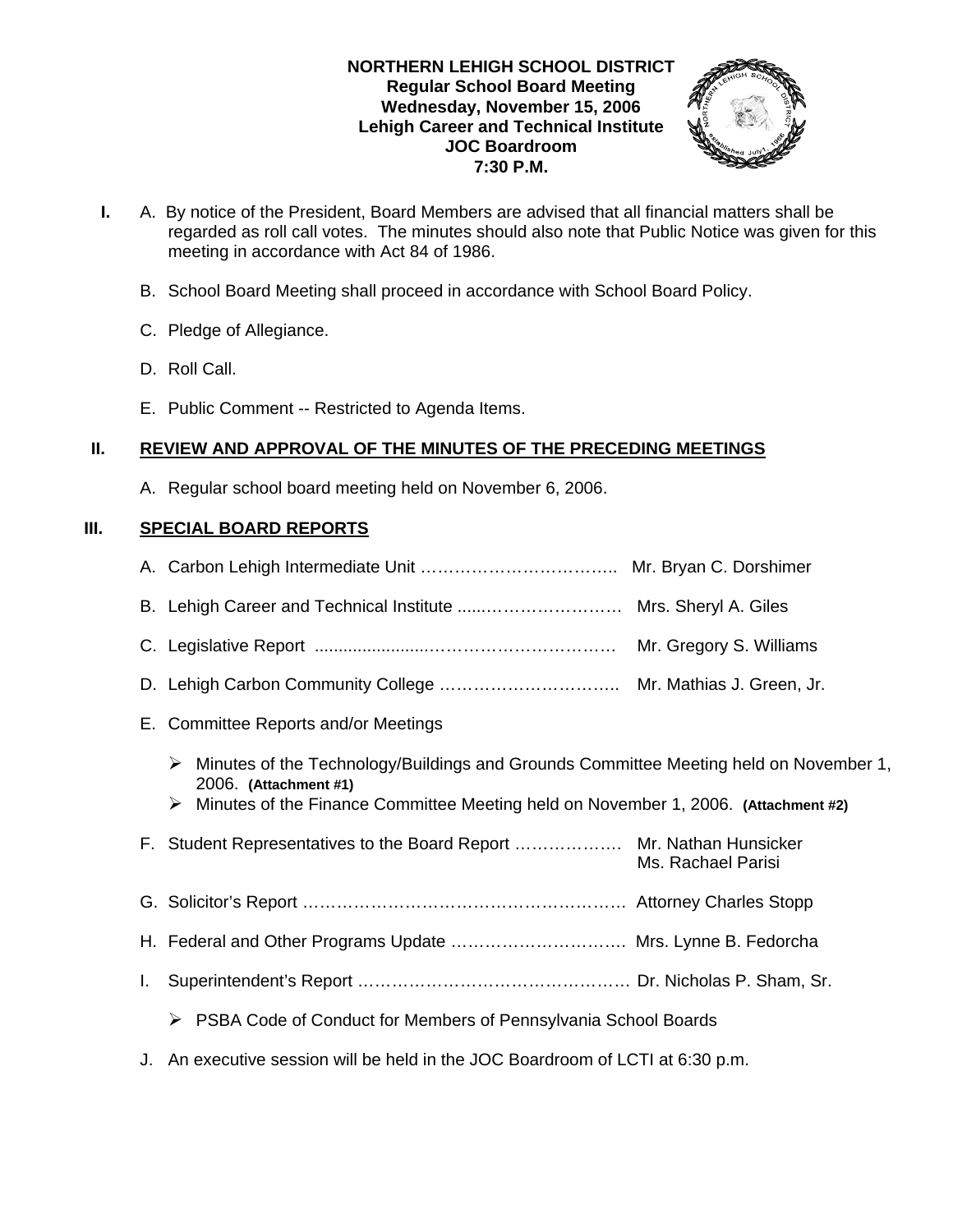## **IV. PERSONNEL**

A. Administrative Transfer

| Lori Henritzy            |                                                      |
|--------------------------|------------------------------------------------------|
| From:                    | Title I Reading Aide at Slatington Elementary School |
| To:                      | Temporary District Office/Cafeteria Office Aide      |
| Salary:                  | \$11.13 Per Hour/7 Hours Per Day/5 Days Per Week     |
| Effective:               | November 16, 2006                                    |
| <b>Termination Date:</b> | June 30, 2007                                        |

#### B. Resignation

- 1. Accept the resignation of Amy Unger from her position as Middle School Personal Care Assistant effective October 20, 2006.
- 2. Accept the resignation of Andrea Madochick from her position as Food Service Director effective November 9, 2006.

#### C. Unpaid Volunteers

 Approve the following unpaid volunteer aide in Peters Elementary School for the 2006- 2007 school year: Katherine Bardelli

## **V. CONFERENCES**

- A. Maria Pinnata SAP Training December 12 14, 2006 Lancaster, PA Registration: \$300.00, Travel: \$100.00,– Total Approximate Cost: \$400.00 – Funding: Safe and Drug Free Schools Grant **(Attachment #3)**
- B. Scott Gerould 85<sup>th</sup> Annual Pennsylvania State Association for Health, Physical Education, Recreation, and Dance Convention – December 1 - 3, 2006 – Champion, PA – Registration: \$110.00, Meals: \$120.00, Lodging: \$70.00, Travel: \$126.00 – Total Approximate Cost: \$426.00 – Funding: High School Professional Development Budget **(Attachment #4)**

## **VI. POLICY**

## A. Field Trip

1. Middle School Team North – Historic Sights of Philadelphia – May 30, 2007 – Funded thorough fundraising efforts by team students.

## **VII. OLD BUSINESS**

**VIII. NEW BUSINESS**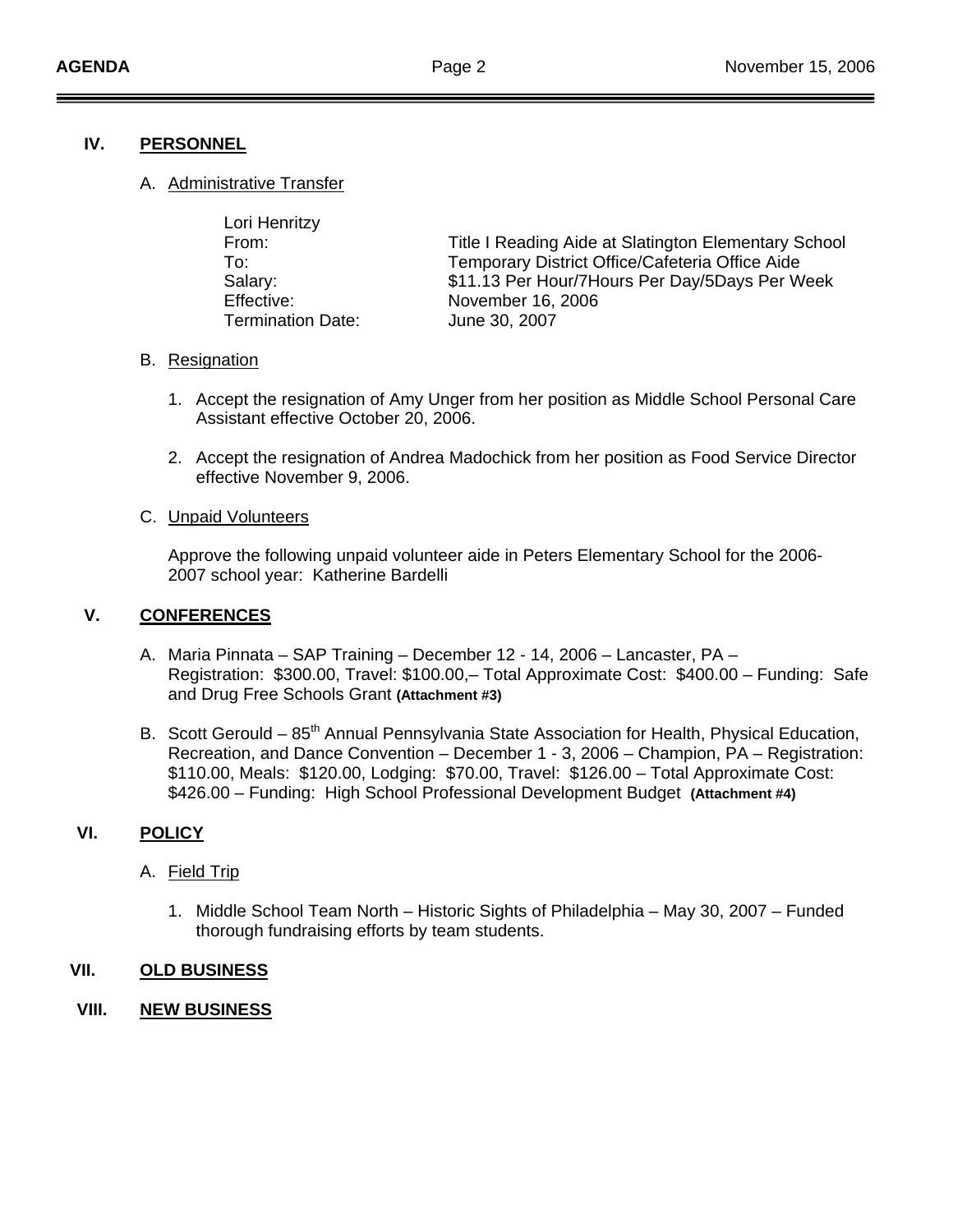## **IX. FINANCIAL**

- A. Approve the Following Financial Reports:
	- 1. General Fund months of August October
	- 2. Athletic Fund months of July October
	- 3. Cafeteria Fund months of July September
	- 4. MS Student Activities Account month of October
	- 5. NLHS Student Activities Account month of October
	- 6. NLHS Scholarship Account month of October
- B. Approve the Following List of Bills:
	- 1. General Fund month of October and November
	- 2. Athletic Fund month of October
- C. Authorize a real estate tax refund to the following people who's taxes were paid in duplicate:

| Sonya Kremser<br>609 W Church Street<br>Slatington, PA 18080               | \$1,778.49   |
|----------------------------------------------------------------------------|--------------|
| Sonya Kremser<br>609 W Church Street<br>Slatington, PA 18080               | \$<br>215.67 |
| <b>Leonard Policelli</b><br>837 Main Street<br>Slatington, PA 18080        | \$1,731.23   |
| <b>William J Miller</b><br>4438 Clover Hollow Road<br>Slatington, PA 18080 | \$3,991.27   |
| Edward A. Sheridan<br>8081 Furnace Road<br>Slatington, PA 18080            | \$1,305.80   |
| <b>Brooke Myster</b><br>422 Woodlawn Avenue<br>Slatington, PA 18080        | \$2,577.48   |
| <b>Markie Trone</b><br>1058 Shadow Oaks Lane<br>Slatington, PA 18080       | \$1,796.70   |
| Manny Moreno<br>1595 Helfrich Road<br>Kutztown, PA 19530                   | \$2,429.77   |
| <b>Frank Guerke</b><br>405 7 <sup>th</sup> Street<br>Slatington, PA 18080  | \$2,155.44   |